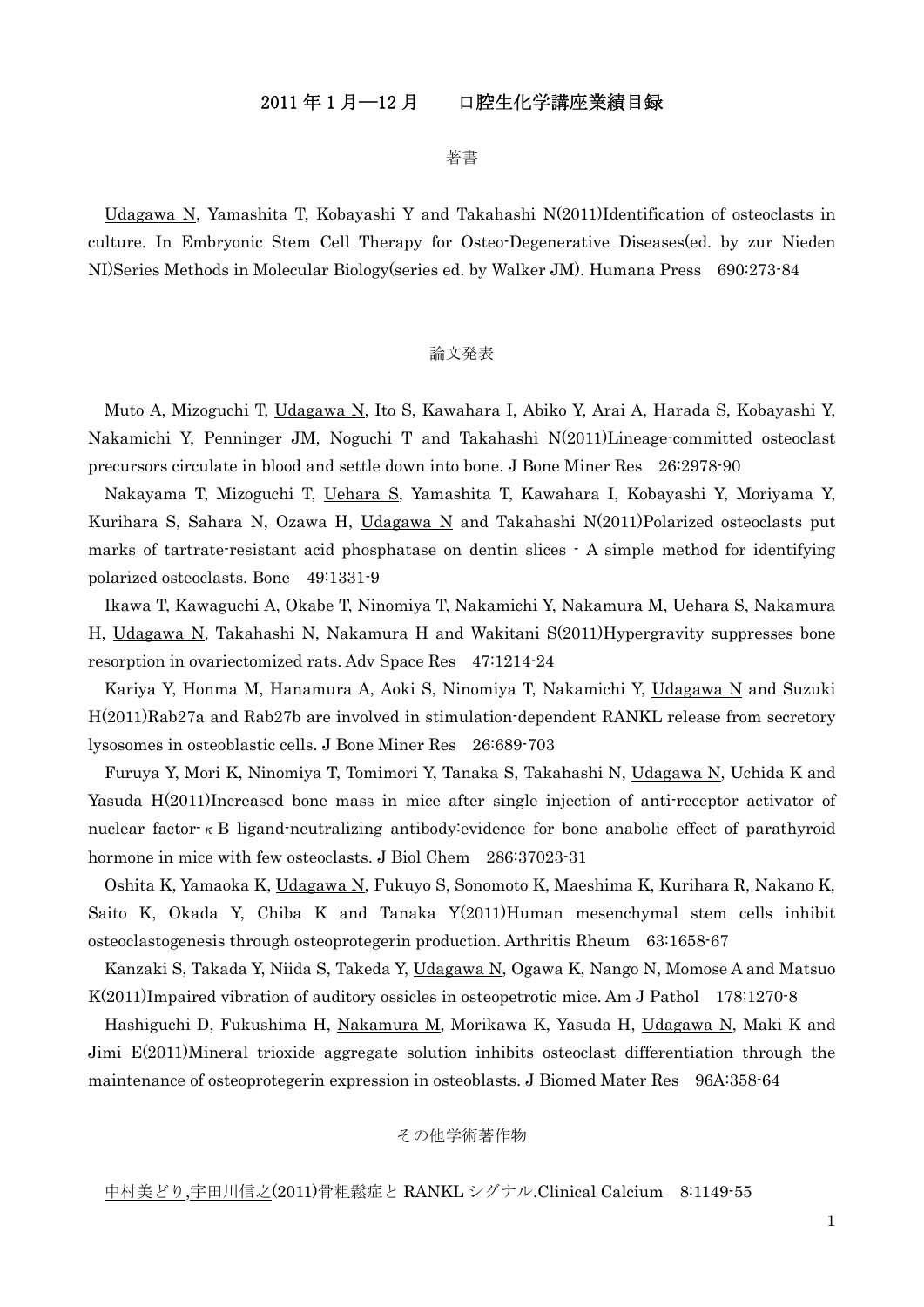#### 特別講演

愛知学院大学歯学会 2011 年 7 月

顎骨の再生は可能か?:宇田川信之

日本骨代謝学会 Meet-the-Experts(第 29 回)2011 年 7 月

破骨細胞の起源とその分化メカニズム:宇田川信之

歯科基礎医学会サテライトシンポジウム(第 53 回)2011 年 9 月

 歯槽骨再生を目指した破骨細胞・骨芽細胞・歯髄細胞・骨髄細胞に関する研究:宇田川信之 町田市歯科医師会学術講演会 2011 年 11 月

 経口ビスフォスフォネート製剤関連顎骨骨髄炎・顎骨壊死-その現状と問題点-:宇田川信之 2011 Dentistry, Quo Vadis? 2011 年 12 月

#### 学会発表

松本ボーンフォーラム(第 10 回)2011 年 5 月 27 日

歯髄細胞が有する高い骨再生能力:宇田川信之

松本歯科大学学会例会(第 72 回)2011 年 7 月 9 日

 in vivo における破骨細胞分化機構の解析-M-CSF は c-Fos を介し前駆細胞の RANK を上昇する:荒 井 敦,溝口利英,小林泰浩,山下照仁,山田一尋,宇田川信之,高橋直之

日本骨代謝学会学術集会(第 29 回)2011 年 7 月 28~30 日

 生体内における破骨細胞分化機構の解明-M-CSF は c-Fosを介して破骨細胞前駆細胞の RANK発現 を上昇する-:荒井 敦,溝口利英,原田 卓,武藤昭紀,小林泰浩,山下照仁,保田尚孝,山田一尋,宇田川信之, 高橋直之(プログラム抄録集:p186)

 アルクチゲニンは NFATc1 の核移行を促進するが転写活性を抑制する:山下照仁,上原俊介,小林泰浩, 宇田川信之,高橋直之(プログラム抄録集:p211)

 c-Fos 遺伝子欠損マウスを用いた BMP 誘導性異所性骨形成に関する解析:中村美どり,二宮 禎,溝 口利英,荒井 敦,高橋直之,宇田川信之(プログラム抄録集:p212)

 歯髄細胞の有する顕著な骨再生能力は,annexin A8 を介して発揮される:中道裕子,萩原貴寛,中村美 どり,高橋直之,宇田川信之(プログラム抄録集:p215)

 Eldecalcitol(ED-71)は海綿骨における RANKL の発現を抑制し,骨密度を増加させる:原田 卓,溝口 利英,中道裕子,小林泰浩,武田 聡,坂井貞興,高橋文明,斎藤一史,保田尚孝,宇田川信之,須田立雄,高橋直之 (プログラム抄録集:p237)

 破骨細胞の極性化指標 TRAP-mark は分泌痕跡である:中山貴裕,川原一郎,上原俊介,山下照仁,溝口 利英,小林泰浩,小澤英浩,宇田川信之,高橋直之(第 29 回日本骨代謝学会プログラム抄録集:p239)

松本歯科大学推進研究報告会 2011 年 8 月 26 日

 細胞接着性タンパク質にて修飾した純チタン板上での骨芽細胞の分化メカニズムについて:洞澤功 子,宇田川信之,山下照仁,上原俊介

33rd American Society for Bone and Mineral Research(ASBMR)Annual Meeting 2011 年 9 月 16  $~1$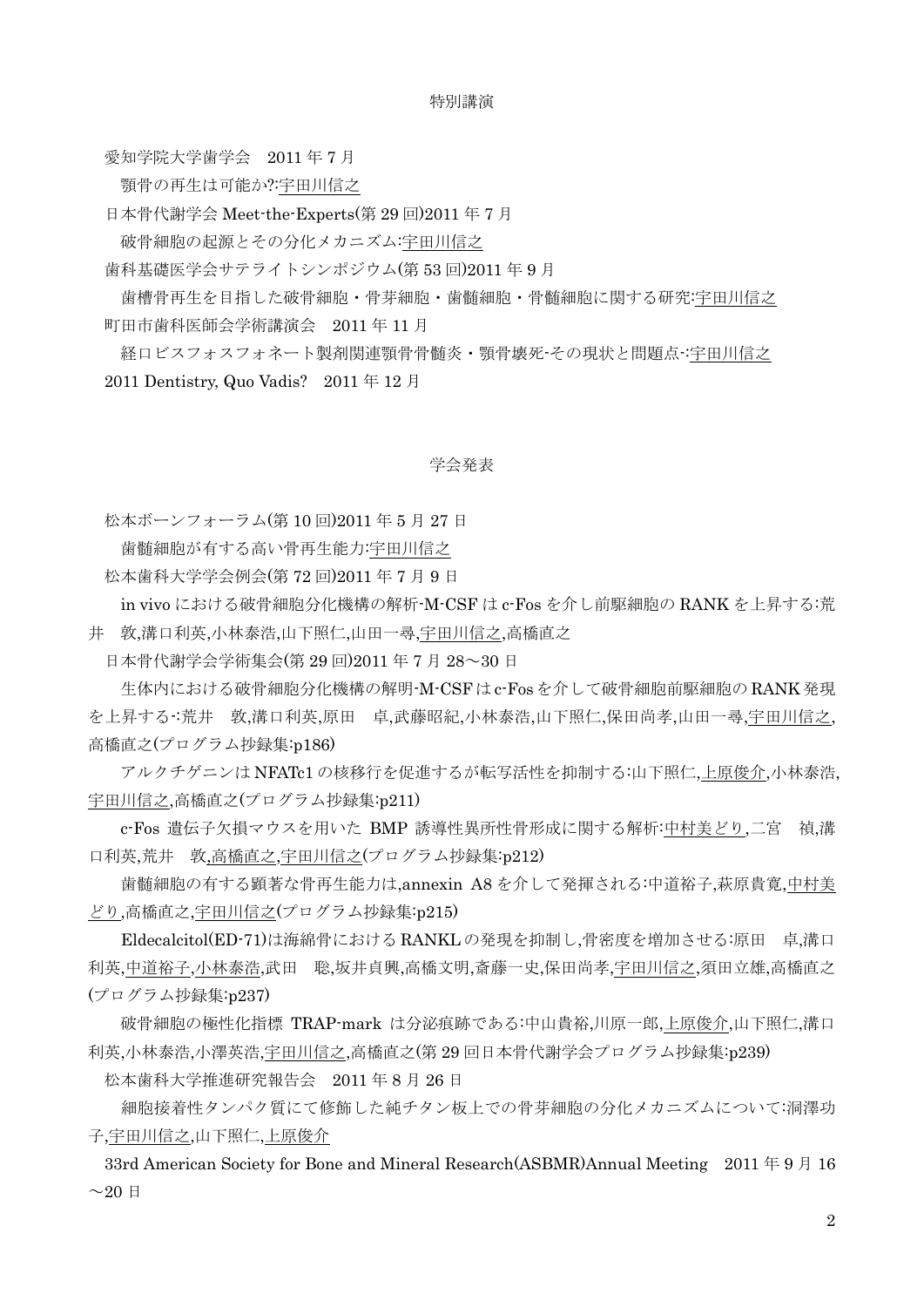Dental Pulp Cells Exhibit High Performance as a Biomaterial for Bone Formation Through Expression of Annexin A8:Nakamichi Y, Hagihara T, Nakamura M, Imaoka A, Abiko Y, Nakamura H, Takahashi N and Udagawa N(Abstract web PDF:p. S414)

 Daily administration of Eldecalcitol(ED-71), an active vitamin D analog, increases bone mineral density by suppressing RANKL expression in mouse trabecular bone:Harada S, Mizoguchi T, Nakamichi Y, Kobayashi Y, Takeda S, Sakai S, Takahashi F, Saito H, Yasuda H, Udagawa N, Suda T and Takahashi N(Abstract web PDF:p. S238)

 Polarized Osteoclasts Put Marks of Tartrate-Resistant Acid Phosphatase on Dentin Slices - A Simple Method for Identifying Polarized Osteoclasts:Nakayama T, Mizoguchi T, Uehara S, Yamashita T, Kawahara I, Udagawa N and Takahashi N(Abstract web PDF:p. S467)

IOF Regionals 2nd Asia-Pacific Osteoporosis and Bone Meeting ANZBMS Annual Scientific Meeting, with JSBMR(第 2 回アジア太平洋骨粗鬆症学会)2011 年 9 月 4~8 日

 c-Fos plays an essential role in up-regulation of RANK expression in osteoclast precursors:Arai A, Mizoguchi T, Kobayashi Y, Yamashita T, Yamada K, Penninger JM, Udagawa N and Takahashi N(第 2 回アジア太平洋骨粗鬆症学会プログラム抄録集:p538)

 BMP-induced ectopic bone formation in c-Fos-deficient mice:Nakamura M, Ninomiya T, Mizoguchi T, Arai A, Takahashi N and Udagawa N(第 2 回アジア太平洋骨粗鬆症学会プログラム抄録 集:p640)

松本歯科大学学会例会(第 73 回)2011 年 11 月 12 日

 Eldecalcitol(ED-71)は海綿骨における RANKL の発現を抑制し骨密度を増加させる:原田 卓,高橋 直之,溝口利英,中道裕子,小林泰浩,宇田川信之

1st Bio-Rheumatology International Congress Tokyo 8th GARN Meeting Tokyo 2011 年 11 月 15 日

Osteoclastic bone resorption directly activates osteoblast function: Udagawa N

## 日本学術振興会科学研究費補助金による研究

 宇田川信之,小出雅則,中村美どり,中道裕子,上原俊介:歯槽骨破壊を阻止するための新規治療法開発の 基礎研究(基盤研究 B)

 宮沢裕夫,中村浩志,中村美どり,中道裕子,宇田川信之:歯髄細胞による硬組織再生機構の解明(基盤研究 B)

 中村美どり,宮沢裕夫,中村浩志,中道裕子,宇田川信之:歯髄・歯根膜細胞を用いた顎骨再生医療を目指し た基礎研究(基盤研究 C)

 高橋直之,小林泰浩,上原俊介,宇田川信之:破骨細胞の波状縁形成を誘導する Wnt-Ror2 シグナル(挑戦 的萌芽研究)

 宇田川信之,中道裕子,小林泰浩,上原俊介,山下照仁:破骨細胞が分泌する新規骨形成誘導因子の同定(挑 戦的萌芽研究)

中村浩志,宮沢裕夫,中村美どり,八上公利,宇田川信之,*中道裕子*:唇顎口蓋裂児に対する骨再生と口腔イ ンプラントに関する基礎的研究(基盤研究 C)